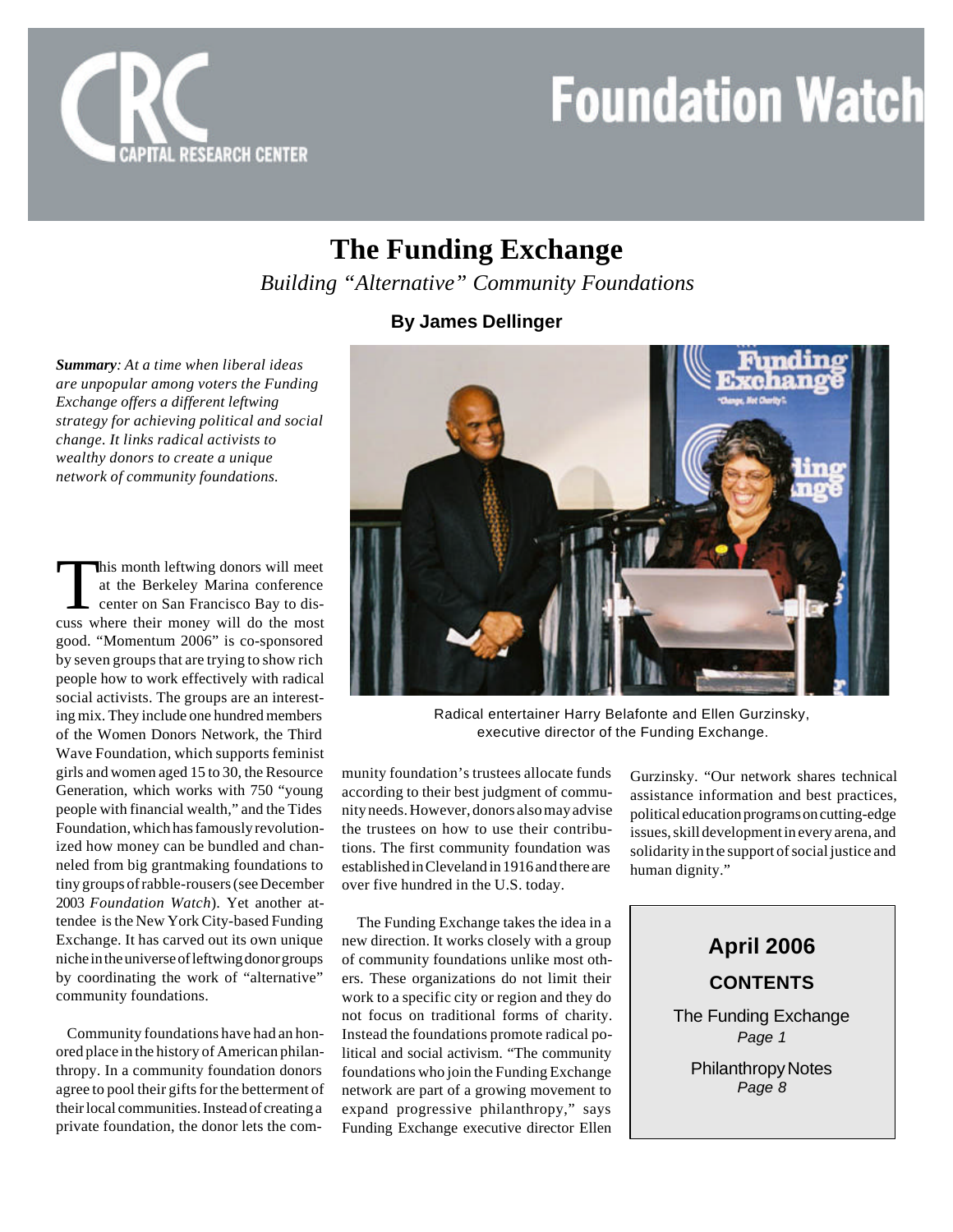In many respects, the Funding Exchange is but another example of the Left's current preoccupation with networking and infrastructure-building. It tries to locate the most radical community programs and projects across America and link them to wealthy donors, thereby leveraging private wealth to achieve egalitarian and collectivist political and social goals.

 Although it has left-wing aims, the Funding Exchange owes much to the concept of venture philanthropy. Venture philanthropy is a somewhat opaque notion that seeks to apply the concept of venture capitalism to charitable giving. Venture philanthropists try to help charities meet their goals by actively monitoring their gifts and demanding that charities produce measurable results. The strategy is that donors should use the act of giving to improve the efficiency and effectiveness of charities.

 The Funding Exchange re-directs this outcomes-oriented strategy: It wants to fund the growth of effective organizations whose mission is leftwing social activism. It also wants to build a network of activist philanthropists.

#### **Publisher:** Terrence Scanlon

#### *Foundation Watch*

is published by *Capital Research Center*, a non-partisan education and research organization, classified by the IRS as a 501(c)(3) public charity.

**Address:** 1513 16th Street, N.W. Washington, DC 20036-1480

**Phone:** (202) 483-6900 **Long-Distance:** (800) 459-3950

**E-mail Address:** jwillis@capitalresearch.org

**Web Site:** http://www.capitalresearch.org

**Reprints** are available for \$2.50 prepaid to Capital Research Center.



George Pillsbury, co-founder of the Boston-based Haymarket People's Fund, an original founder of the Funding Exchange.

 Gurzinsky has observed that community foundations joining the Funding Exchange "are at the forefront of virtually every contemporary movement for social change. They provide essential resources for both urban and rural organizing. They fund the arts and culture as organizing tools. They directly support efforts to stave off the erosion of hard-won gains in affirmative action and immigration policies. And they respond to emergency issues as well as contribute to the longterm infrastructure needs of their grassroots grantees."

 Large private foundations and wealthy individual donors—think Ford, think Soros have few misgivings about supporting radical activists. However, most traditional community foundations hesitate to support activist groups whose goal is creating community turmoil. That's what makes the Funding Exchange so unusual and significant.

 According to Andy Robinson, author of *Grassroots Grants: An Activist's Guide to Proposal Writing*, the Funding Exchange has profoundly influenced so-called "progressive philanthropy": "What seemed at the time a radical idea—activists giving out grants—has since become almost commonplace as more and more mainstream founda

tions hire organizers and hell-raisers as program officers. The face of philanthropy is changing—slowly, but irrevocably..." This amazing transformation is happening without public notice but with increasing support from the foundation world.

#### **FEX's Gilded and Guilt-Ridden Heirs**

 The Funding Exchange (FEX) was set up in 1979 by six foundations in Philadelphia, Boston, New York, San Francisco, Los Angeles and Portland/Eugene, Oregon. They hoped to coordinate their activities in order to, as they say, "create change." FEX expanded over the next two decades to include sixteen foundations, all of which aggressively promote community-based advocacy. To maximize their impact the member foundations focus their donor dollars and manpower on hot-button causes. However, the FEX nationwide network of donors and activists allows the foundations to move their resources from city to city in rapid response to immediate demands (e.g., when priorities change from, say, a fight over living-wage laws in Santa Fe, New Mexico to anti-war protest in the Washington D.C.). Says June Makela, FEX executive director from 1980-1991, "The Funding Exchange's role was to 'organize' progressive philanthropy through this model.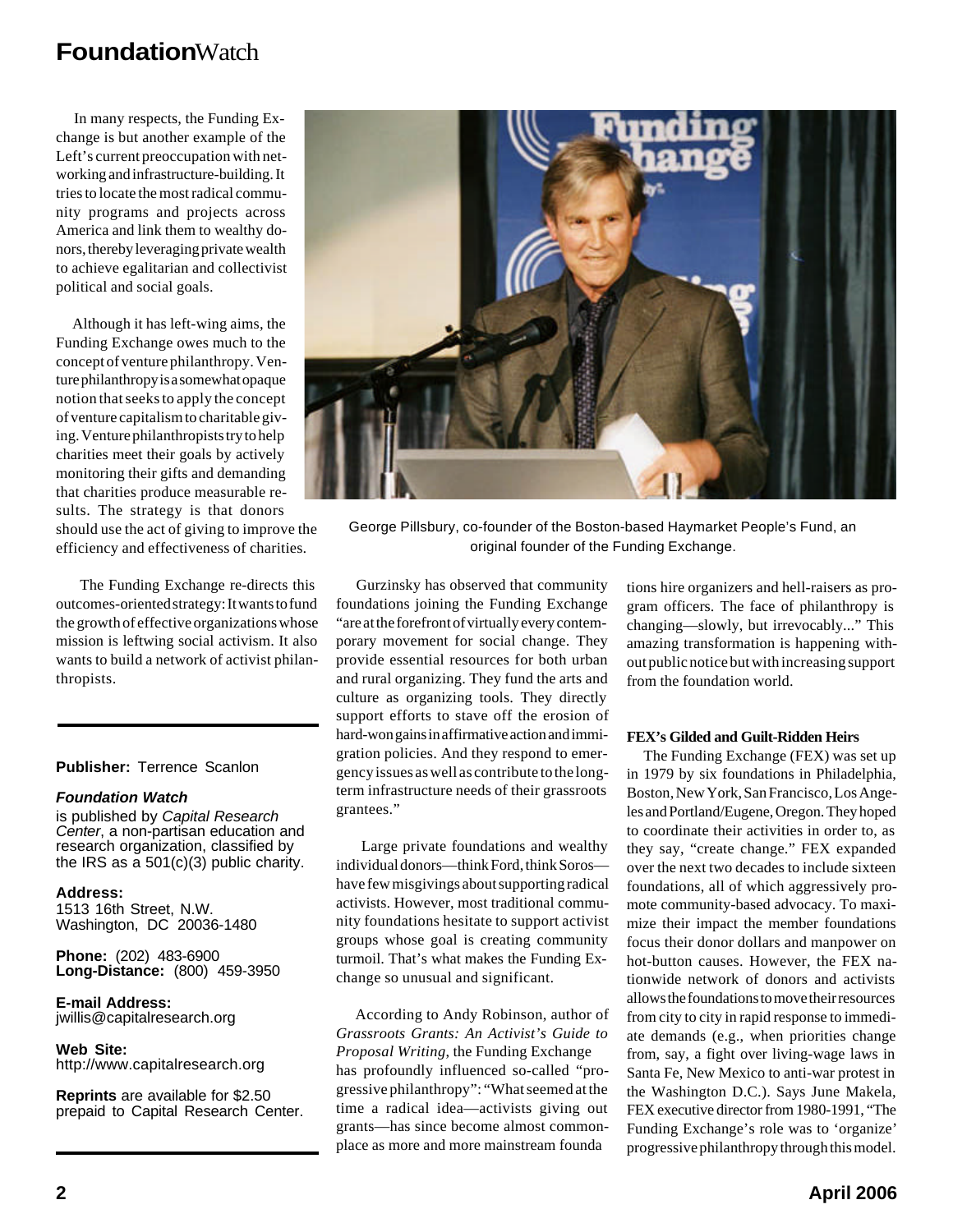*The Funding Exchange links radical projects with wealthy donors, leveraging private wealth to achieve egalitarian and collectivist political and social goals.*

The goal was to connect wealthy individuals with progressive values to the important, but often invisible, work going on in their own communities and also around the country."

 The FEX self-described mission is "change not charity"; its agenda is "structural economic change." Leftwing politics, not philanthropy, inspires its leadership.

 FEX members are located in liberal cities such as San Francisco and Boston and college towns like Madison, Wisconsin. However, there are also FEX member groups in places not known for radical activism: Knoxville, Tennessee, has the Appalachian Community Fund and the Fund for Santa Barbara is in a wealthy California coastal resort town. In size the foundations range from the Liberty Hill Foundation in Los Angeles, which had 2004 assets of \$7 million and revenues of almost \$5.7 million, and the Headwaters Foundation for Justice in Minneapolis with 2005 revenues of \$2.1 million, to the \$254,000 received in 2003 by the Three Rivers Community Foundation of Pittsburgh.

 While their funding priorities differ, the foundations endorse similar political goals, including coercive environmental regulation, single-payer health care, anti-war protest, opposition to the Administration's "war on terror," opposition to free trade and restrictions on immigration, support for abolition of the death penalty, abortion rights, and "GLBT" (gay, lesbian, bisexual, and transgender) advocacy.

 The foundations also share a common rhetoric emphasizing the claim that, to quote one activist, "Wealth disparity in the U.S., the history of exploiting human and natural resources, and the undue influence of wealth on our political system, perpetuate and strengthen a destructive dynamic within our country and abroad." That "destructive dynamic" is what mainstream America celebrates as economic liberty and individual rights.

 Because FEX members insist that America's wealth is the product of exploitation and the abuse of privilege, one would expect them to have a low opinion of philanthropy. After all, the old Marxist Left despised philanthropy; it considered charity a way for the rich to salve their consciences about human misery and avoid facing its role in creating economic inequality. But the old Left has collapsed. These days radicals need help wherever they can find it, and they are willing to rehabilitate the idle rich if they will use their wealth for activist ends. That's the point of *Robin Hood was Right: A Guide to Giving Your Money for Social Change*, a book published by the Vanguard Public Foundation, the FEX foundation in San Francisco.

 *Robin Hood was Right* raises the issue this way:

> During the last decade, blacks have become beautiful, gays have come out, women have become liberated—but who could imagine publicly celebrating inherited wealth? Its very existence was proof of injustice...

 In other words, heirs as a group are typically depicted as young, idle and irresponsible. They live off their wealth, contributing nothing to society. How can anyone celebrate inherited wealth?

 The Funding Exchange answers that even heirs can be liberated, and the book *Robin Hood was Right* is their manifesto. It is "a collection of anonymous anecdotes documenting the alienation that resulted when a childhood of wealth collided with the idealistic, egalitarian world view circa 1970s activism"—i.e. when poor little rich boys and girls hated their parents and wanted to do good.

**For frequent updates on environmental groups, nonprofits, foundations, and labor unions, check out the CRC-Greenwatch Blog at**

## **www.capitalresearch.org/blog**

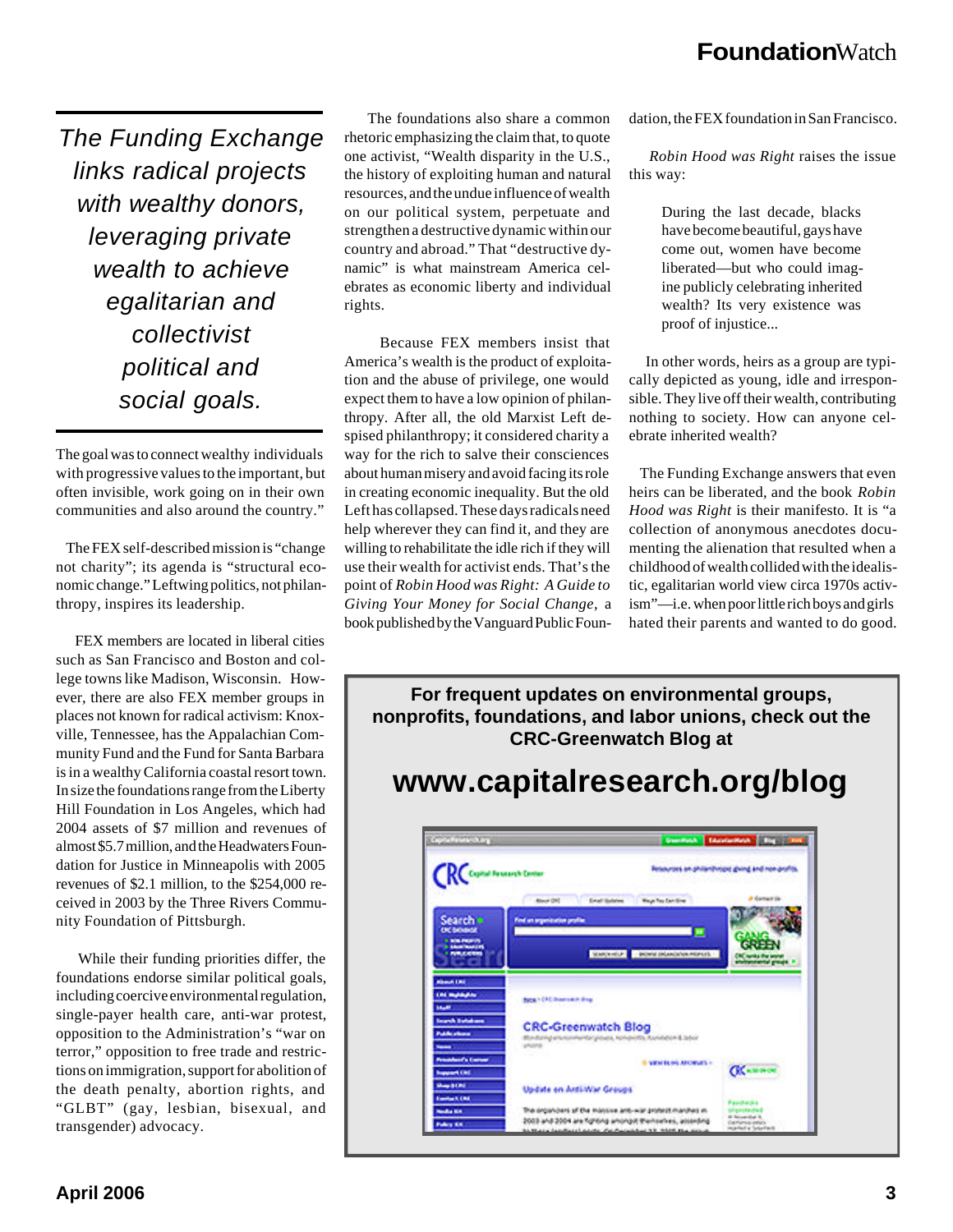#### **Funding Exchange Financial Information**

#### **The Funding Exchange (FEX)**

Total private poundation grants received, 1999-2004: \$17,605,857 2003 revenue/contributions: \$5,144,462 2003 expenses/grants distributed: \$7,113,737 2003 assets: \$30,826,348 2000-2003 lobbying expenses: \$646,600 2003 government grants received: \$39,600

#### **Appalachian Community Fund Knoxville, TN**

Total private foundation grants received, 1999-2004: \$497,500 2003 revenue/contributions: \$361,972

2003 expenses/grants distributed: \$451,622 2003 assets: \$163,653

#### **Bread and Roses Community Fund Philadelphia, PA**

Total private foundation grants received, 1999-2004: \$825,255 2003 revenue/contributions: \$676,935 2003 expenses/grants distributed: \$841,212 2003 assets: 1,533,786

#### **Chinook Fund Denver, CO**

Total private foundation grants received, 1999-2004: \$545,060 2003 revenue/contributions: \$332,120 2003 expenses/grants distributed: \$389,794 2003 assets: \$1,146,635

#### **Crossroads Fund Chicago, IL**

Total private foundation grants received, 1999-2004: \$573,391 2003 revenue/contributions: \$439,482 2003 expenses/grants distributed: \$447,889 2003 assets: \$214,260

#### **Fund for Santa Barbara Santa Barbara, CA**

Total private foundation grants received, 1999-2004: \$876,600 2003 revenue/contributions: \$593,266 2003 expenses: \$375,777 2003 assets: \$1,524,797 2000- 2003 legislative and grassroots expenses: \$345,845

#### **Fund for Southern Communities Atlanta, GA**

Total private foundation grants received, 1999-2004: \$899,250 2003 revenue/contributions: \$564,219 2003 expenses/grants distributed: \$709,170 2003 assets: \$1,171,205 2003 government grants received: \$56,911

#### **Hawai'i People's Fund Honolulu, HI**

2003 revenue/contributions: \$91,560 2003 expenses/grants distributed: \$104,956 2003 assets: \$31,560

#### **Haymarket Peoples Fund Boston, MA**

Total private foundation grants received, 1999-2004: unknown 2003 revenue/contributions: \$3,518,380 2003 expenses/grants distributed: \$2,128,453 2003 Assets: \$6,699,403 Legislative and grassroots lobbying 2000- 2003: \$611,670

#### **Headwaters Foundation for Justice Minneapolis, MN**

Total private foundation grants received, 1999-2004: \$595,900 2003 revenue/contributions: \$1,560,204 2003 expenses/grants distributed: \$1,147,453 2003 assets: \$4,085,405 Legislative and grassroots lobbying: \$59,650

#### **Liberty Hill Foundation Los Angeles, CA**

Total private foundation grants received, 1999-2004: \$8,443,757 2003 revenue/contributions: \$5,672,268 2003 expenses/grants distributed: \$5,033,777 2003 assets: \$6,027,593 Legislative and grassroots lobbying: \$42,368

#### **McKenzie River Gathering Foundation Portland, OR**

Total private foundation grants received, 1999-2004: \$107,600 2003 revenue/contributions: \$1,166,883 2003 expenses/grants distributed: \$756,486 2003 assets: \$4,707,555

#### **North Star Fund New York, NY**

Total private foundation grants received, 1999-2004: \$238,000 2003 revenue/contributions: \$713,714 2003 expenses/grants distributed: \$800,555 2003 assets: \$2,682,002

#### **San Diego Foundation for Change San Diego, CA**

Total private foundation rants received, 1999-2004: \$200,600 2003 revenues/contributions: \$199,292 2003 expenses/grants distributed: \$202,648 2003 assets: \$89,451

#### **Three Rivers Community Foundation Pittsburgh, PA**

Total private foundation grants received, 1999-2004: \$50,000 2003 revenue/contributions: \$254,679 2003 expenses/grants distributed: \$87,576 2003 assets: \$861,103

#### **Vanguard Public Foundation San Francisco, CA**

Total private foundation grants received, 1999-2004: \$3,039,900 2003 revenue/contributions: \$2,178,186 2003 expenses/grants distributed: \$3,508,621 2003 assets: \$1,099,015 Legislative and grassroots lobbying, 2003-2004: \$103,402

#### **Wisconsin Community Fund Madison, WI**

Total private foundation grants received, 1999-2004: \$49,469 2003: revenue/contributions: \$382,261 2003 expenses/grants distributed: \$471,287 2003 assets: \$231,717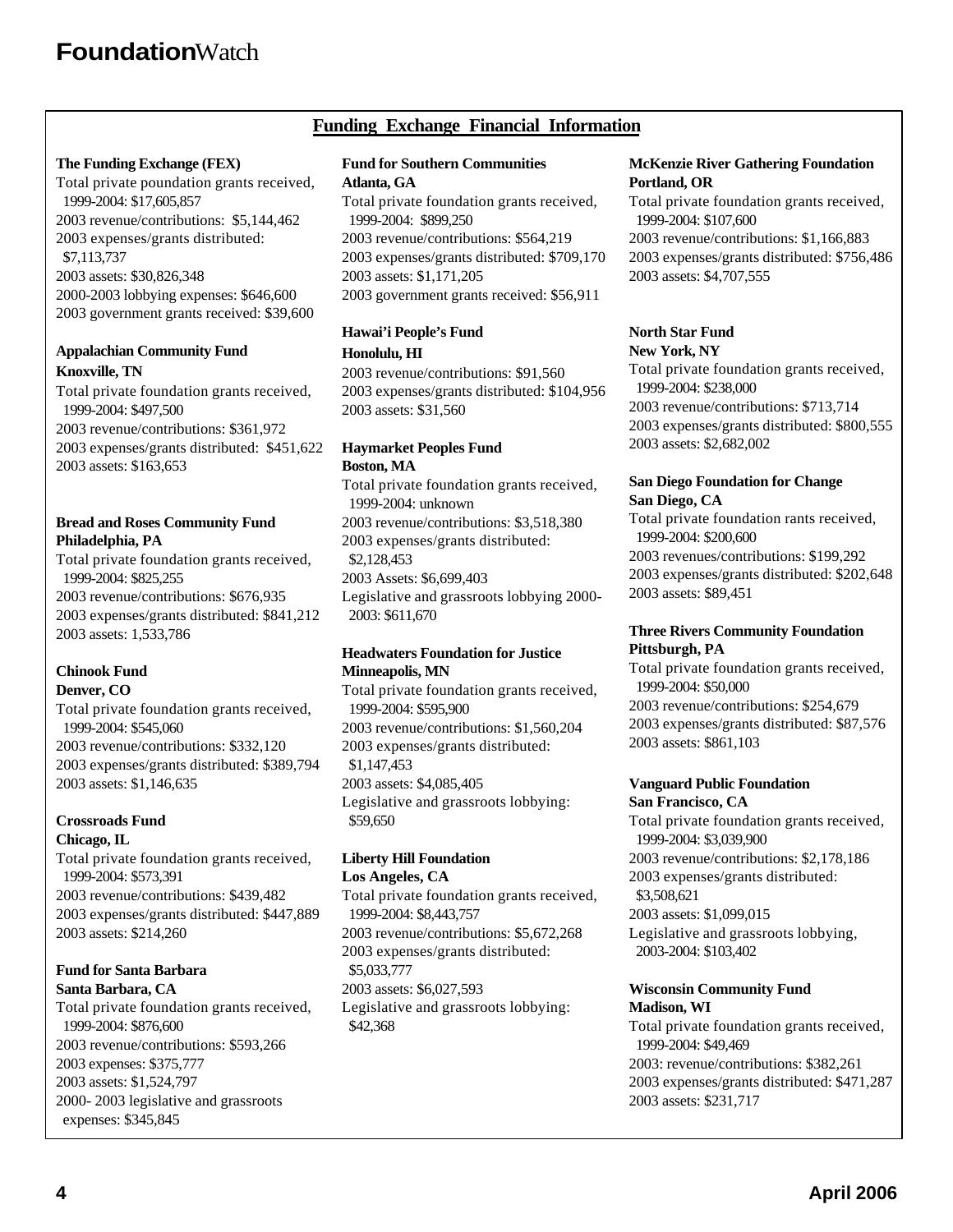*Robin Hood Was Right* describes what these heirs can do to overcome their alienation and promote the Left's agenda.

 The problem heirs face is mainstream foundation philanthropy, explains Robert Bothwell of the leftist National Committee for Responsive Philanthropy: "The available models of philanthropy reniforced existing power dynamics. Private foundations kept control of the money squarely in the hands of the wealthy endowers, and community foundation boards were hardly representative of their counterculture constituencies, or values."

 Apparently, the Funding Exchange fills both a political and an emotional void for donors who are uncomfortable with their wealth. But it's ironic that the task of overturning "existing power dynamics"—a task for politics and revolution according to the old Left—should now fall to rich heirs in search of counterculture constituencies and values. Karl Marx must be turning over in his grave.

 Consider some of the backgrounds of FEX founders and you can see the linkage between their great wealth and their political and social radicalism. The Haymarket People's Fund, founded in 1974 in Boston, is an FEX founding member. It is named after the famous 1886 riots in Chicago that are a cause celebre in labor union history. However, its co-founder is George Pillsbury, the flour scion. His sister, Hollywood filmmaker Sarah Pillsbury (she produced the film *Desperately Seeking Susan*), founded the Liberty Hill Foundation in 1976 in Los Angeles. It is another FEX founding member. Obie Benz, another baking heir, co-founded the

#### **Sample recipients of FEX network grants in 2003:**

ACORN - \$74,820 Worker's Independent News Service - \$77,464 Shefa Fund - \$272,000 Families To Amend California's Three Strikes - \$48,000 United for Peace and Justice - \$152,000 Strategic Actions for a Just Economy - \$40,300 Nicaraguan Solidarity - \$5,750 ACLU - \$30,700 United for a Fair Economy - \$56,800 Strategic Concepts in Organizing and Policy Education - \$60,000 Landless Workers Movement - \$7,500 Convergence of Movements of the Peoples of the Americas - \$15,500 Freedom to Marry Coalition of Massachusetts - \$20,000 Global Exchange - \$11,500 Los Angeles Alliance for a New Economy - \$47,000 Open Borders Project - \$3,820

*eration* and *Heavy Petting*, a cultural history of the 1950s.

 Terry Odendahl, former director of the National Network of Grantmakers, another organization for so-called "progressive philanthropy," writes: "If philanthropy had a bible, *Robin Hood Was Right* would be the prophetic book. It presents the case for the most creative philanthropy being pursued today. While affirming the need for direct services, this book defines and illustrates the kind of community-based work that can change the conditions that cause social problems." *Robin Hood* is hardly a philanthropist's bible. But it is a life raft tossed to guilt-ridden heirs by the member foundations of the Funding Exchange.

*FEX sees its grant-making through the lens of politics, and it tends to treat every local and individual success as a step toward a greater political goal.*

Vanguard Public Foundation in 1977 before going on to a movie career in screenwriting and directing. His documentary movies include *The History of Rock 'n Roll: My Gen-* **How The Funding Exchange Works — According to the Funding Exchange**

 "Last year, our combined grantmaking was nearly \$15 million. As a group, we are able

to not only fund the community-based grassroots organizing for which we are so well known but to mobilize our network in support of local, national and international peace and justice efforts."

 FEX sees its grant-making through the lens of politics, and it tends to treat every local and individual success as a step toward a greater political goal. It knows that a strategy of investing "political venture capital" carries risk: some projects may fail badly; others may prove irrelevant to radical politics. Nonetheless, the FEX approach of urging alternative community-based foundations to network with one another helps ensure that all the member groups are aware of each other's successes and failings. It also ensures that all the groups are familiar with each other's local activists—and their wealthy patrons. That helps spread the financial risk and the political reward. Call FEX the hedge fund of left wing philanthropy.

 Many traditional community foundations are legally bound to fund groups in their own city, state or region. Moreover, individuals frequently earmark their donations for specific charities or for an issue area such as local education or healthcare. That's not a problem for FEX, which bends its rules on pur-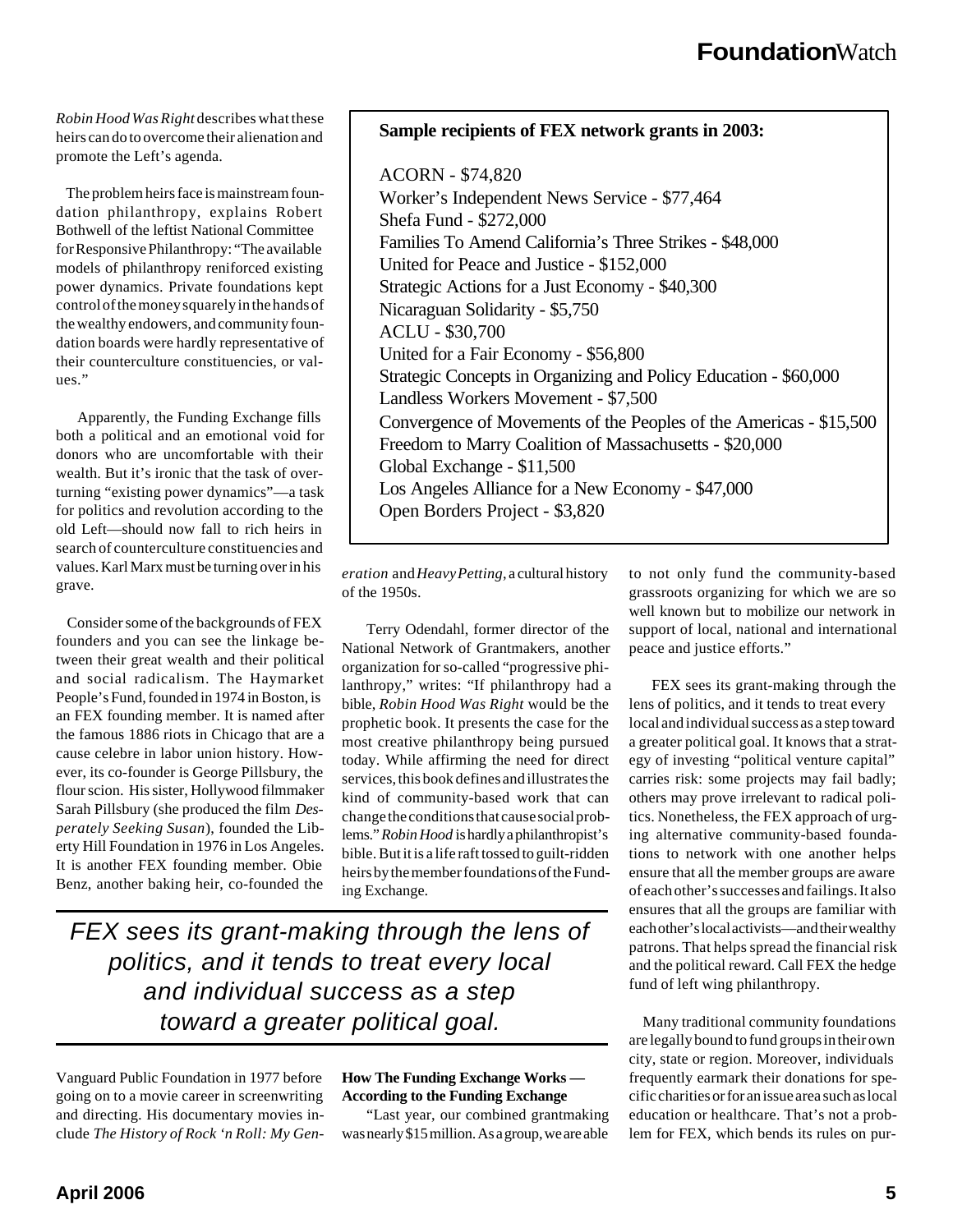pose. For example, a donation earmarked for "general support" may be contributed to the North Star Fund (the FEX member foundation in New York City) but it may be diverted to the Liberty Hill Foundation (the FEX member group in Los Angeles). Each foundation maintains an autonomous budget; however, in 2003 over \$800,000 was transferred among the sixteen foundations. This elastic strategy appeals to political ideologues: They see inherent "structural injustice" everywhere and want their financial resources to be as liquid as possible.

 According to the most recently available IRS Form 990, the Funding Exchange had 2003 revenue of \$5.1 million and some \$31million in assets. It contributed \$4.8 million in grants and in-kind services to activist groups directly or through "pass-through" grants to its member community foundations. Add

## **The Politics of Peace** What's Behind the Anti-War Movement?

### By John J. Tierney

The leaders of the "anti-war" movement today are leftists who oppose capitalism and believe in socialism. Many are communists. At root, they are anti-American rather than anti-war. Anti-war groups have their own outlets for propaganda, employ sophisticated tactics and exploit modern information technology to give their messages instant and global reach. In this important new book from Capital Research Center, international affairs expert Dr. John J. Tierney traces the leftist ideological roots of this influential movement, and exposes its trategies and objectives.

> *Single copy \$20 Three or more only \$15 each. To order, call* **800-459-3950** *or mail your check and order to:* **Capital Research Center** 1513 16th Street, NW Washington, DC 20036

separate grant-making by each of the 16 individual member foundations and the total grant amount sum is about \$15 million annually.

 The Funding Exchange and its member funds are not private foundations. All have  $501(c)(3)$  status, which means that the IRS considers them to be "public charities" with a broad base of support. Like any public charity, FEX can accept tax-deductible contributions without publicly identifying its donors. Private foundations, on the other hand, are legally mandated to publicly report their contributions. Hence it is possible to discover which private foundations are known donors to FEX members and to FEX itself. They include the Tides Foundation: \$318,287 total during years 1999-2004; Ford Foundation: \$1,750,000 for years 1999-2004; The California Endowment: \$2,984,439 for years 1999- 2004; Turner Foundation: \$225,000 for years

1999-2004; Bush Foundation: \$325,000 for years 1999-2004; New York Community Trust \$825,000 for years 1999-2004; The California Wellness Foundation \$745,000 for years1999- 2004; Annie E Casey Foundation \$325,000 for years 1999- 2004; Seed Fund USA \$754,138 for years 1999-2004; and the William Penn Foundation \$432,919 for years 1999-2004.

 The commitment of some foundations to the Funding Exchange is extraordinary and even shocking. For instance, the Ruth Mott Foundation (2004 assets: \$168 million; 2005 grants: \$6.5 million) was created by the wife of General Motors pioneer Charles Stewart Mott. The foundation says it is dedicated to the arts, beautification, health promotion, and the preservation of Mott's historic estate, Applewood. Ruth Mott died in 1999 at age 98. Her foundation contributed \$4.6 million in general support to the Funding Exchange in 1998-2002, according to Foundation Search.

Other foundation contribu-

*At a time when liberal ideas are unpopular among voters, the FEX model of "progressive philanthropy" offers a promising strategy for achieving social change.*

tions to FEX are more explicit about their purpose. The Ford Foundation made a 2003 grant of \$450,000 to the Funding Exchange for "projects that are designed to broaden public engagement on issues of U.S. foreign policy." The largest subsequent FEX grants concerning foreign policy went to anti-war protest groups like American Friends Service Committee and United for Peace and Justice. Also in 2003 the Ford Foundation gave half a million dollars to Liberty Hill's program in "environmental justice," an effort to link environmentalist issues to claims of minority rights.

 In 1999-2004 FEX announced grants totaling about \$34.3 million dollars to its 16 community foundations. This amount does not include the many individual contributions made to each of the foundations separately.

 Even corporations and their foundations give support to the anti-corporate agenda of FEX foundations. For instance, in 2004 the Fannie Mae Foundation sponsored the Liberty Hill Foundation's annual Upton Sinclair Dinner where "Hollywood meets the Streets." The Coca-Cola Company and the Georgia Pacific Company have given undisclosed amounts to the Fund for Southern Communities, Atlanta's FEX-affiliated foundation.

#### **FEX Donor-Advised Funds**

 Some foundation grant-makers and individual donors channel their contributions to a specific activist group using a donor-advised fund managed by the Funding Exchange or a member foundation. This can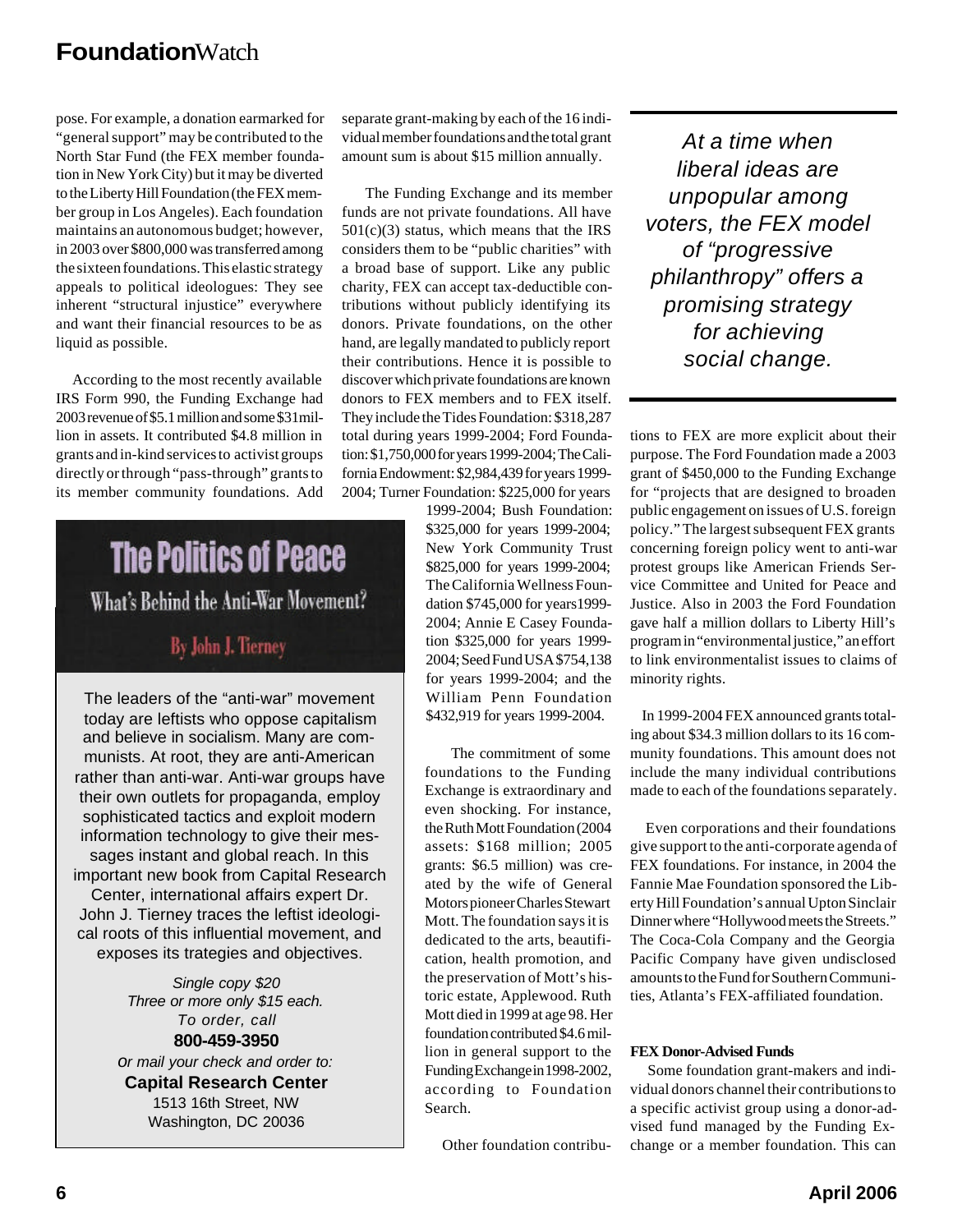allow donors to remain anonymous to the group receiving their contributions. FEX has three major in-house "activist advised funds" that can "launder" donor dollars in this way and direct them to little-known organizations that foundation activists recommend. Their names are the Saguaro Fund, the OUT Fund for Lesbian and Gay Liberation, and the Paul Robeson Fund for Independent Media.

 The mission of the Saguaro Fund is to "support organizations that serve communities of color." It has funded the radical housing and labor activists at ACORN (Association of Community Organizations for Reform Now), the anti-free trade protesters who march under the banners of the group Global Exchange, and United for Peace and Justice, the coalition group opposed to the Iraq war, which is led by Fidel Castro apologist Leslie Cagan. In 2004 Saguaro made twenty-two grants totaling \$211,000, including \$8000 to the Arab American Justice Project in New York City (for legal defense and advocacy), \$12,000 to Sunflower Community Action in Wichita, Kansas (to secure drivers licenses and insurance for immigrants), and \$10,000 to the Atlanta-based Project South: Institute for the Elimination of Poverty and Genocide.

 The OUT Fund for Lesbian and Gay Liberation supports organizations and projects "that address the politics of race, class, gender and sexuality as integral to systems of oppression." In 2004, it contributed \$184,000 to fifteen organizations. Grant amounts ranged from \$5000 to African Ancestral Lesbians United for Social Change for organizing and workshops in New York City to \$20,000 to the Sylvia Rivera Law Project for a "trans-gender youth organizing initiative." The late Sylvia Rivera was a trans person and an activist for transgender advocacy. The grants also include \$10,000 to Al-Fatiha, an advocacy group for "Muslims who are lesbian, gay, bisexual, transgender, intersex, questioning, those exploring their sexual orientation or gender identity, and their allies, families and friends." Writing in David Horowitz's *Front Page* web magazine, Richard Rosendall describes this group as another "advocate of social-justice utopianism so reluctant to acknowledge the West's mere progress…that they end up embracing non-Western enemies of social justice."

 The Paul Robeson Fund for Independent Media supports film, video, radio, and Internet projects, and it is named to honor the noted African American singer and actor who was a vocal supporter of the Soviet Union and a recipient of the 1953 Stalin Peace Prize. The fund has made grants to support a series of six radio programs entitled "Dreaming Revolution" produced by the League of Revolutionaries for a New America and available at www.radio4all.net. Other grantees include Third World Newsreel, a network of radical documentary filmmakers (www.twn.org) and the Independent Media Center (www.indymedia.org), a network of alternative news groups. Also receiving Robeson Fund support is Free Speech Radio, a news service created by disgruntled former reporters who were fired from or quit the radical Pacifica radio network. The reporters launched a strike against Pacifica in 1999- 2000 after its chairman, the notorious Mary Frances Berry, then chairman of the U.S. Commission on Civil Rights, tried to cut costs and increase the network's listenership. Berry hired a more race- and gender-diverse staff and fired what she called the "white male hippies over 50."

 FEX administers several other in-house donor-advised funds, including the Ford Social Justice Philanthropy Fund, which is supported by grants from the Ford Foundation. Ford also founded the FEX Media Justice fund, "supporting grassroots advocacy for socially responsible communication policy." That means activists claiming to speak for low-income minorities get Ford money to require that media companies such as Comcast comply with their demands if they want to keep their local cable franchise. Most donor-advised grants are first passed through community foundation members. FEX administers other small donor-advised funds, as do the community foundations.

 At a time when liberal ideas are unpopular among voters the FEX model of "progressive philanthropy" offers a promising strategy for achieving social change. Instead of mobilizing the masses, radical activists appeal to the wealthiest among us. For over two decades the Funding Exchange has linked a flexible and enterprising "venture capitalist" approach to philanthropy to radical social goals, and it has tied local activism to national

*FW* politics. The total amount of grant money passing through the FEX network is comparatively small, but its potential impact on politics is great.

*James Dellinger is Research Associate at Capital Research Center*

The work of the Capital Research Center continues solely through the generosity of our contributors. Please remember Capital Research Center in your will and estate planning. Thank you for your support. Terrence Scanlon, President

**You can probe the backgrounds of many of the organizations profiled in** *Foundation Watch* **by visiting our online database at www.capitalresearch.org**

**You can also retrieve past issues of CRC newsletters, including**

#### *Organization Trends Foundation Watch Labor Watch Compassion and Culture*

Past issues may be ordered for \$2.50 each. Orders must be prepaid. For information or credit card orders, call (800) 459-3950. *Or mail your check to:*

> **Capital Research Center, 1513 16th Street, N.W. Washington, D.C. 20036**